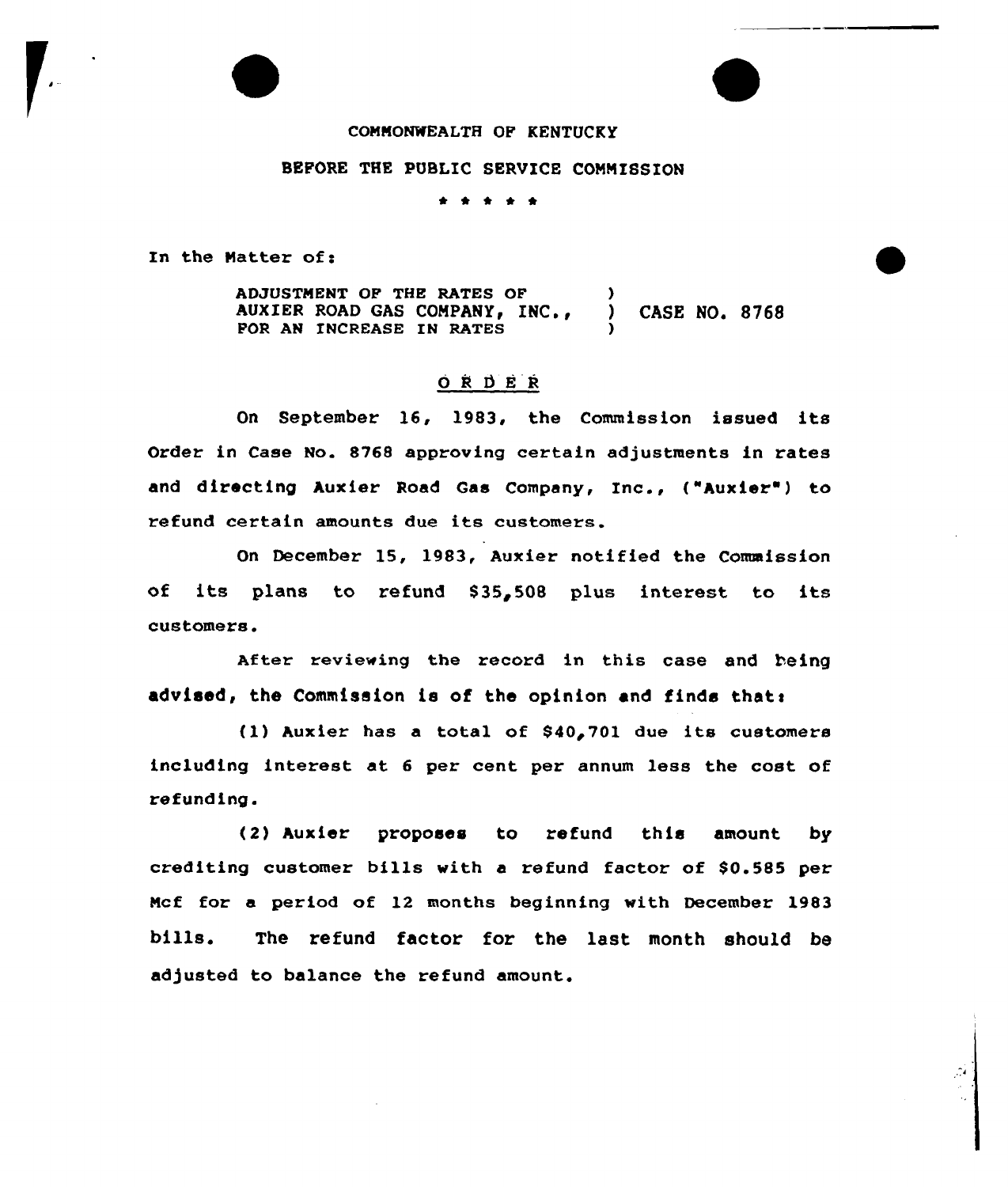IT Is THEREFoRE oRDERED that Auxier shall refund \$40,701 to its customers by applying a refund factor in the amount of \$0.585 per Mcf to its customers' bills. This amount shall be set out as <sup>a</sup> separate item on each bill.

IT IS FURTHER ORDERED that the refund factor shall begin with December 1983 bills, or as soon as practical thereafter, and shall remain in effect until such time as necessary so that the total amount refunded vill, as nearly as possible, reflect the amount reported herein. The refund factor will terminate when the amount refunded equals the amount reported herein.

IT IS PURTHER ORDERED that within 30 days of the date of this Order Auxier shall file with this Commission its revised tariffs setting out the refund factor authorized herein. All other rates and charges shall remain in full force and effect.

IT IS PURTHER ORDERED that within 30 days from the date the refund factor is terminated Auxier shall file vith this Commission a summary statement showing a reconci1iation of customer billings and the amount refunded.